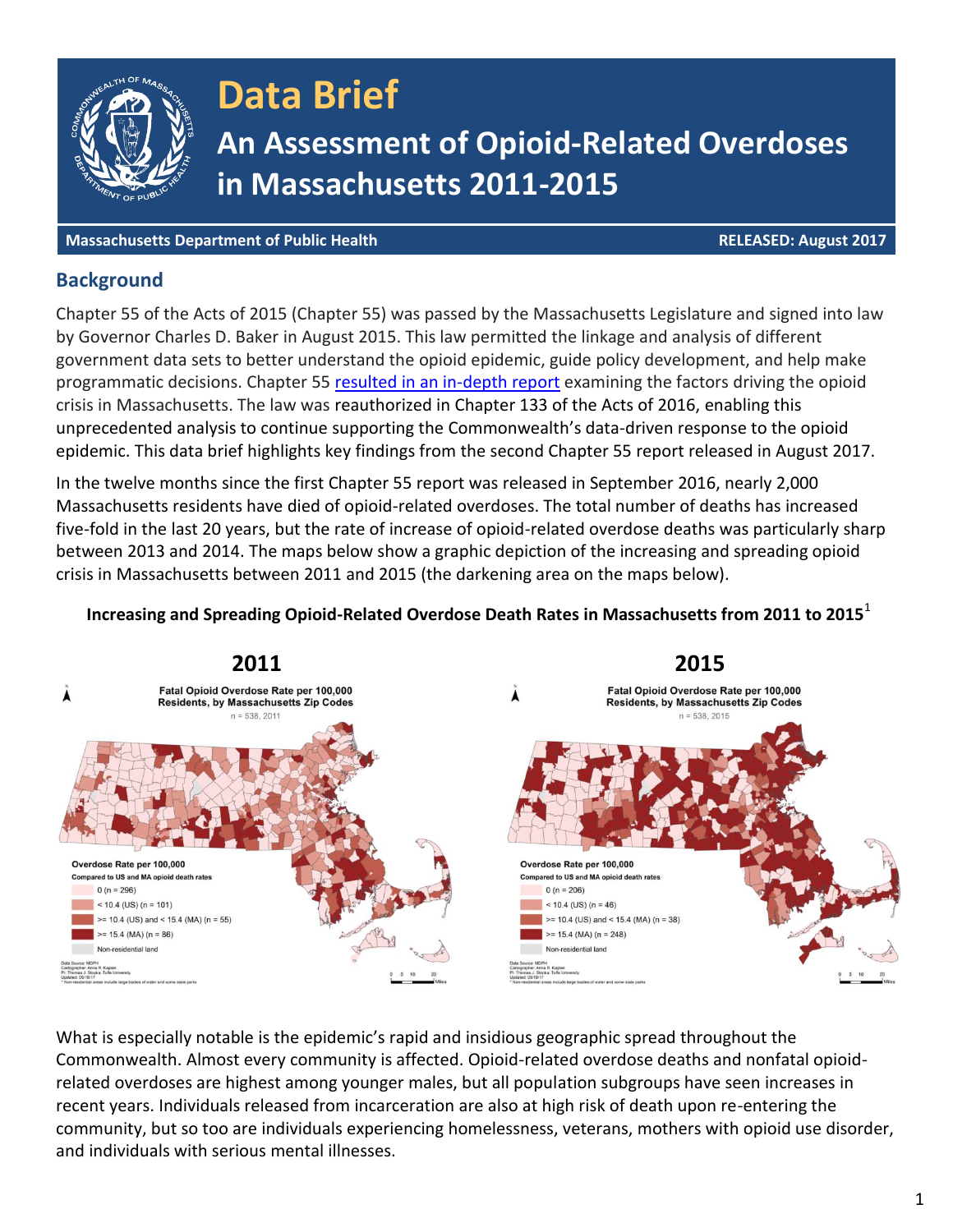## **Percentage of Massachusetts population with opioid use disorder is 4.4%**

**Key Finding:** Using only data specifically coded for opioid use disorder (OUD), it is estimated that approximately 4.4% of Massachusetts residents age 11 and older have opioid use disorder in 2015. By way of comparison, 8% of adults in Massachusetts have been diagnosed with diabetes.



**Estimated OUD Population Rises Signficantly Between 2011-2015**

### **Nonfatal overdoses increased by 200 percent**

**Key Finding:** Multiple naloxone administrations by EMTs were up 27% from 2013 to 2015, which aligns with the time period during which the presence of illicit fentanyl sharply increased in the drug supply system.

**Key Finding:** Nonfatal overdoses recorded by emergency medical services (EMS), hospitals, and bystander interventions increased by about 200% between 2011 and 2015. The total number of nonfatal overdoses between 2011 and 2015 exceeded 65,000.<sup>[ii](#page-4-0)</sup>



## **Total Nonfatal Opioid Overdoses Rise Sharply Between 2011 and 2015\***

\* MATRIS data only available from 2013 - 2015. EMS transports estimated.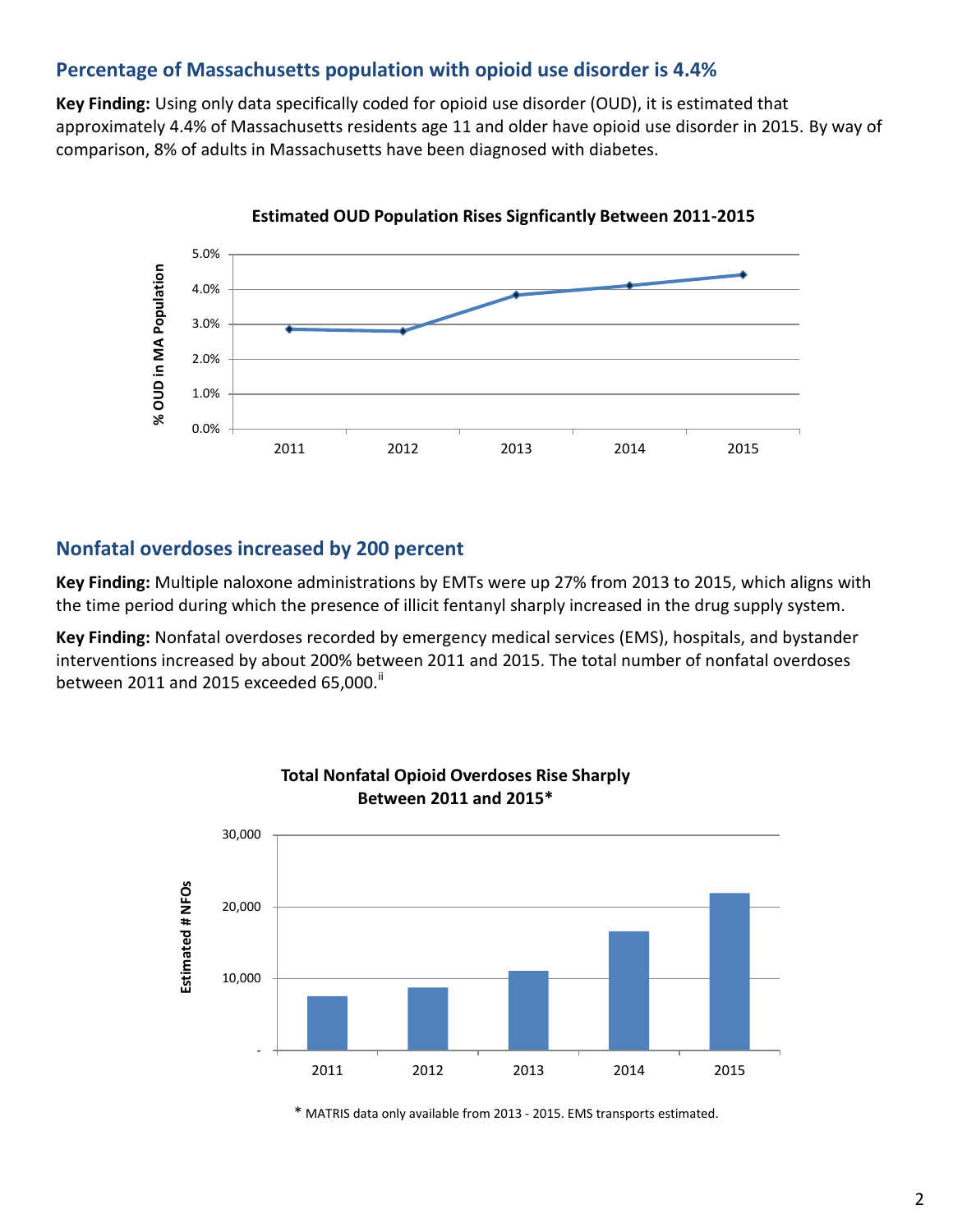## **Nonfatal overdoses increase risk of fatal overdose**

**Key Finding:** Of the Massachusetts residents who had a nonfatal overdose (NFO) between 2011 and 2015, 6.2% had a fatal opioid-related overdose within one year following the initial overdose; 9.3% of the residents sampled had a fatal opioid-related overdose within two years following the initial nonfatal overdose.

**Key Finding:** Repeat overdoses were common in the cohort, with 14.9% having one or more repeat overdoses during the one-year follow-up period and 19.1% during the two year follow-up period.



# **Nearly 1 in 10 Die with in 2 Years After**

## **Continued prescription opioid use increased risk of fatal overdose**

**Key Finding:** 1.1 million people who filled opioid prescriptions in 2011 were analyzed over time. Of these, over 40,000 persons were prescribed opioids for the entire year, over 120,000 had more than six months of prescribed opioids, and over 220,000 persons had over three months of prescribed opioids.

**Key Finding:** Compared to the general population, those who received three months of prescribed opioids in 2011 were 4 times as likely to die from an opioid-related overdose within one year, and 30 times as likely to die of an opioid-related overdose within five years.



#### **Within 1 Year After Receiving 3-Months of Prescribed Opioids, the Death Rate Quadruples**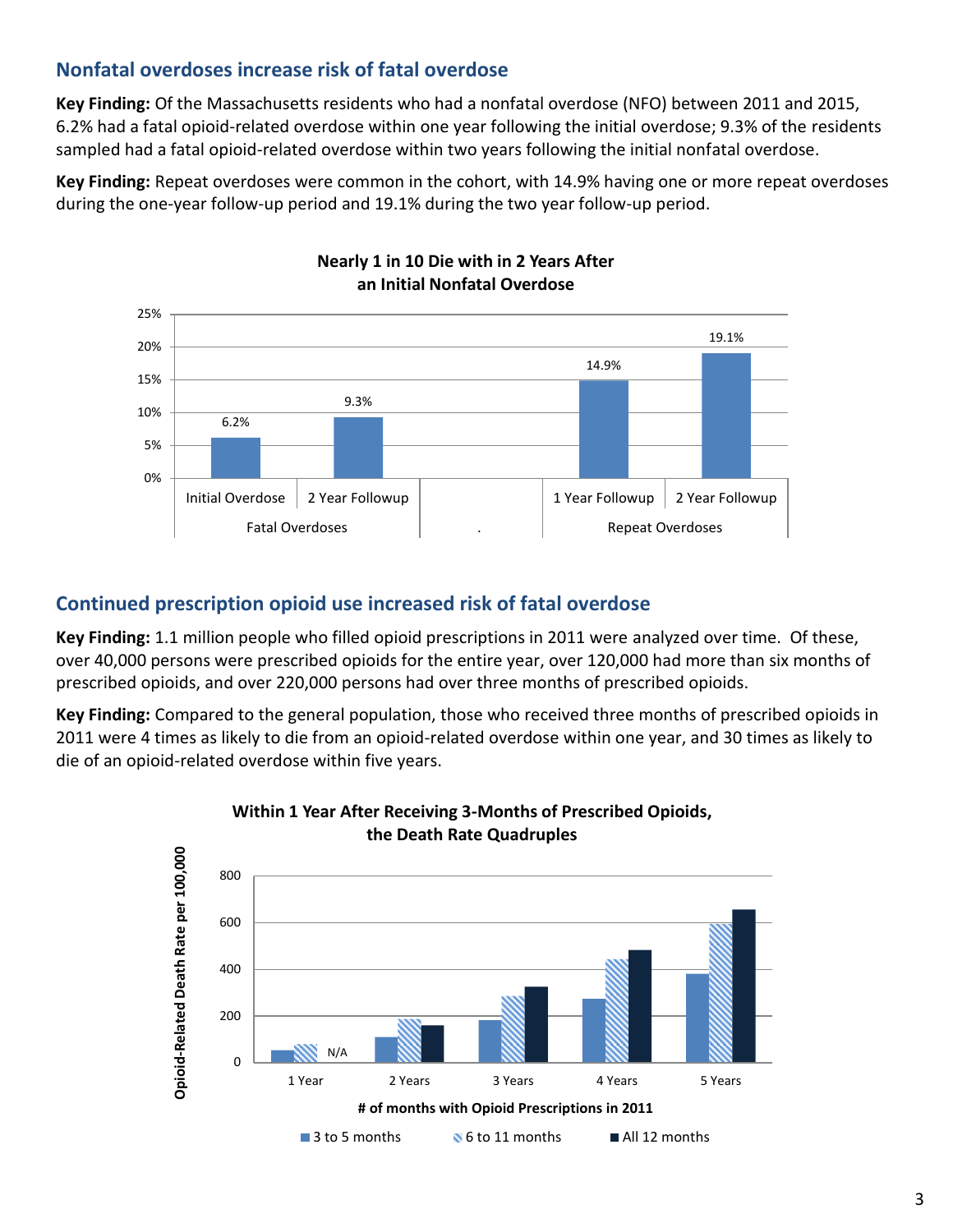## **Time from initial prescription to overdose death**

**Key Finding:** The proportion of the OUD population dying each year from opioid-related overdoses has nearly doubled between 2011 (0.40%) and 2015 (0.68%).

**Key Finding:** For those who died, the mean length of time from initial prescription to opioid-related overdose death was 36 months. Almost half of the individuals who died of an opioid-related overdose during the study p[e](#page-3-0)riod were at one time classified as opioid naïve<sup>i</sup> during the study period. Risk for fatal and nonfatal opioid overdose grows as use continues.



### **Population at Risk: Homeless Individuals**

**Key Finding:** It is estimated that roughly one in every 25 adults in Massachusetts has been homeless at some point between 2011 and 2015. The risk of opioid-related overdose death for persons who have experienced homelessness is up to 30 times higher than it is for the rest of the population.

<span id="page-3-0"></span>

#### **Opioid Death Rate 16 to 30 Times Higher for Individuals Experiencing Homelessness**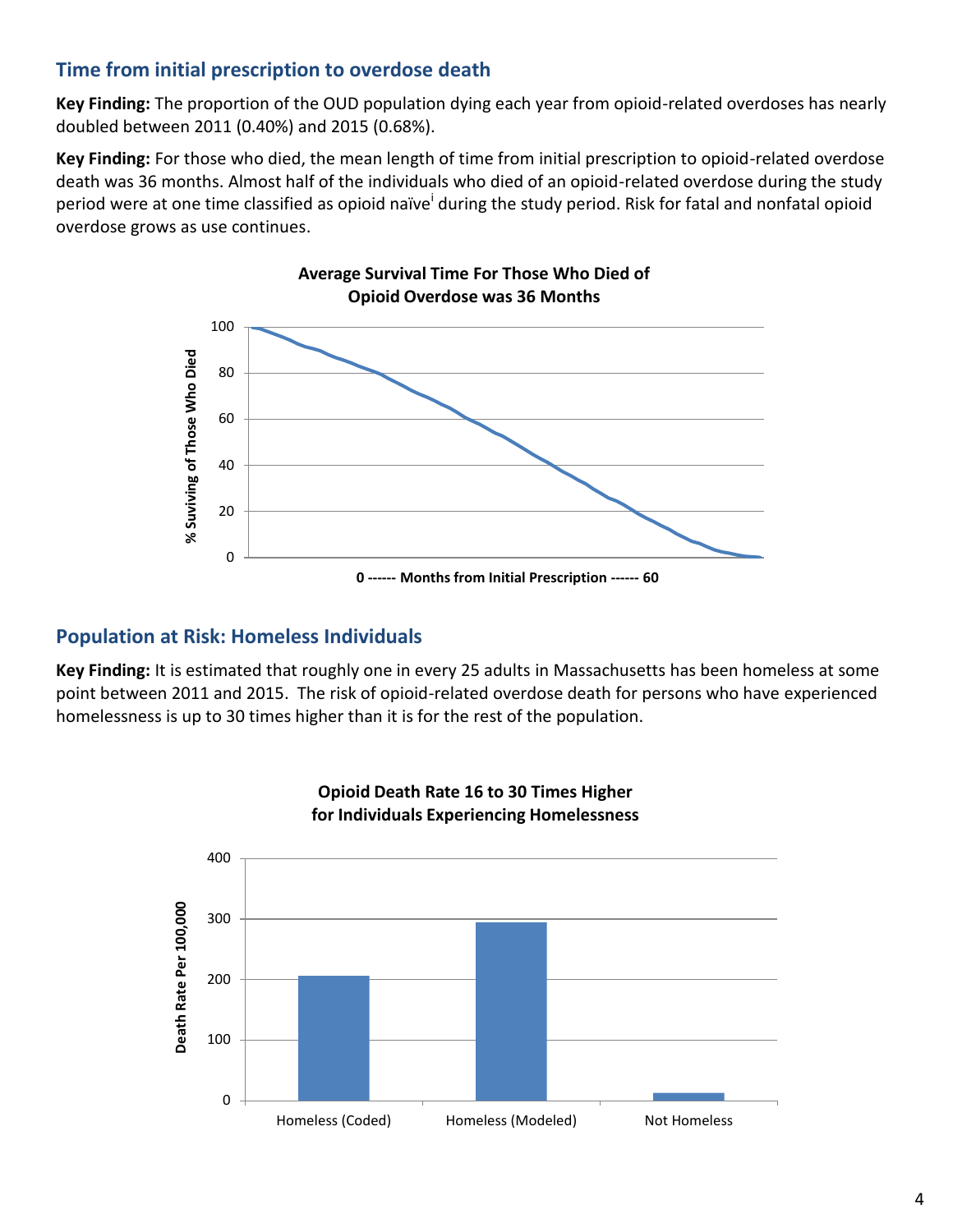## <span id="page-4-0"></span>**Population at Risk: Incarcerated Individuals**

**Key Finding:** Compared to the rest of the adult population, the opioid-related overdose death rate is 120 times higher for persons released from Massachusetts prisons and jails.

**Key Finding:** Nearly one of every 11 opioid-related overdose deaths were persons with histories of incarceration in Massachusetts jails and prisons.

**Key Finding:** In 2015, nearly 50% of all deaths among those released from incarceration were opioid-related.



## **Population at Risk: Individuals with Serious Mental Illness**

**Key Finding:** Roughly one in four persons ages 11 and older in the MassHealth population were identified as having a serious mental illness.

**Key Finding:** The risk of fatal opioid-related overdose is six times higher for persons diagnosed with a serious mental illness (SMI) and three times higher for those diagnosed with depression.



#### **Very High Rates of Fatal Opioid Overdoses for Persons with Some Mental Health Diagnoses**

\*Among MassHealth members only